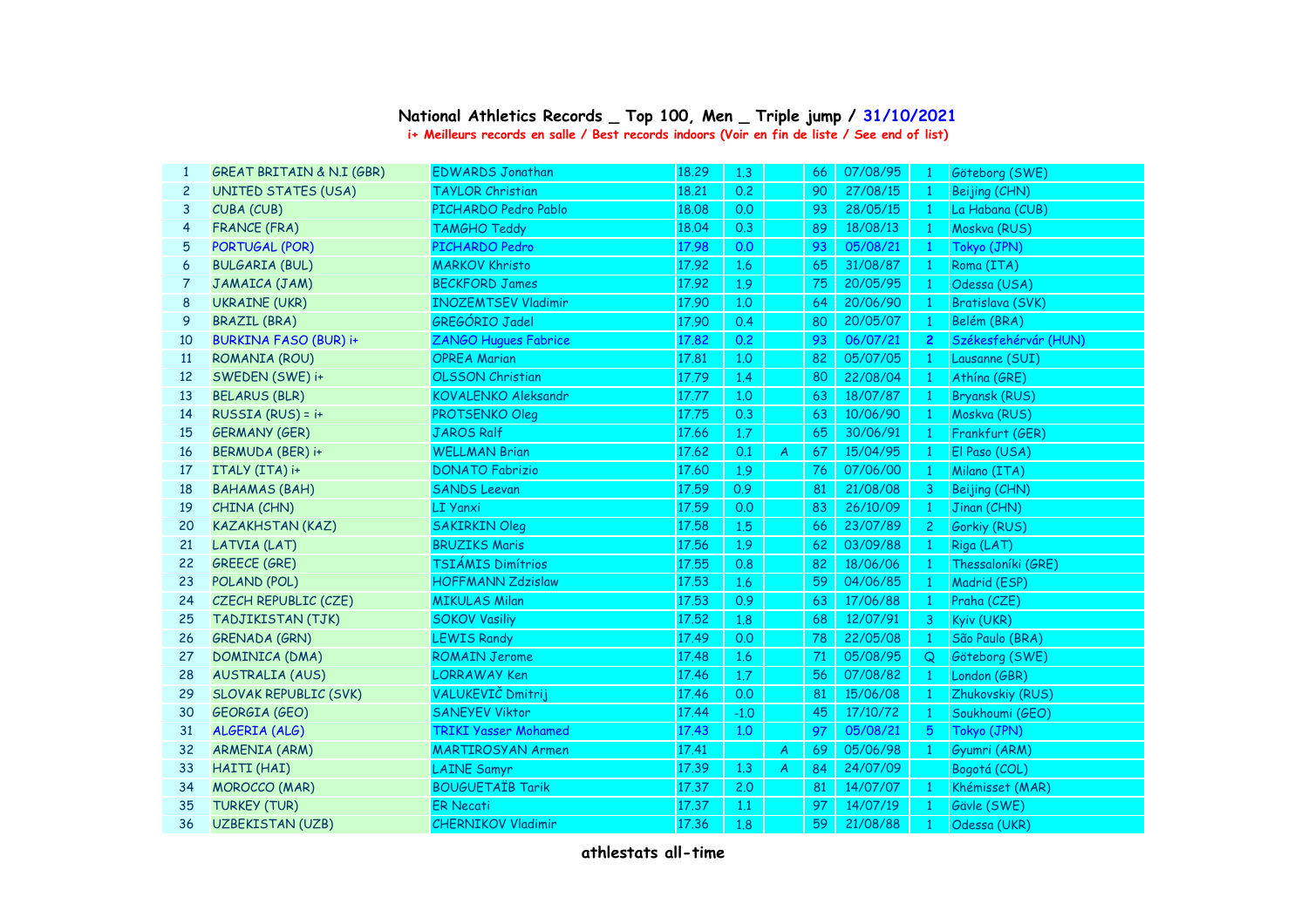| 37 | <b>ESTONIA (EST)</b>      | <b>UUDMÄE Jaak</b>                 | 17.35 | $-0.3$    |                  | 54 | 25/07/80 | $\mathbf{1}$    | Moskva (RUS)               |
|----|---------------------------|------------------------------------|-------|-----------|------------------|----|----------|-----------------|----------------------------|
| 38 | SOUTH AFRICA (RSA)        | <b>MOKOENA Godfrey</b>             | 17.35 | 0.2       |                  | 85 | 14/09/14 | $\overline{c}$  | Marrakech (MAR)            |
| 39 | ZIMBABWE (ZIM)            | <b>MDHLONGWA Ndabazihle</b>        | 17.34 | 1.6       |                  | 73 | 28/03/98 | $\mathbf{1}$    | Lafayette (USA)            |
| 40 | AZERBAIJAN (AZE) i+       | <b>ASADOV Vasif</b>                | 17.33 | 1.1       |                  | 65 | 18/06/90 | $\mathbf{1}$    | <b>Bryansk (RUS)</b>       |
| 41 | INDIA (IND)               | <b>MAHESHWARY Renjith</b>          | 17.30 | 1.8       |                  | 86 | 11/07/16 | $\mathbf{1}$    | <b>Bangalore (IND)</b>     |
| 42 | CANADA (CAN)              | <b>FLOREAL Edrick</b>              | 17.29 | 1.0       | A                | 66 | 03/06/89 | $\mathbf{1}$    | Provo (USA)                |
| 43 | LITHUANIA (LTU)           | <b>RAIZGYS Audrius</b>             | 17.29 | 0.7       |                  | 69 | 22/07/95 | $\mathbf{1}$    | Vilnius (LTU)              |
| 44 | KIRZIGHISTAN (KGZ) i+     | <b>ABBYASOV Shamil</b>             | 17.27 | 1.0       |                  | 57 | 15/05/83 | $\mathbf{1}$    | Tashkent (UZB)             |
| 45 | NORWAY (NOR)              | <b>HANSTVEIT Ketill</b>            | 17.27 | 1,3       |                  | 73 | 08/08/99 | $\mathbf{1}$    | Byrkjelo (NOR)             |
| 46 | NIGERIA (NGR)             | AGBEBAKU Ajayi                     | 17.26 | 1.5       |                  | 55 | 08/07/83 | $\mathbf{1}$    | Edmonton (CAN)             |
| 47 | HUNGARY (HUN) i+          | <b>CZINGLER Zsolt</b>              | 17.24 | 0.7       |                  | 71 | 31/05/98 | $\overline{2}$  | Tivoli                     |
| 48 | <b>GHANA (GHA)</b>        | <b>OWUSU Andrew</b>                | 17.23 | $-0.5$    |                  | 72 | 19/08/98 | $\mathbf{1}$    | Dakar (SEN)                |
| 49 | <b>TURKMENISTAN (TKM)</b> | <b>BRIGADNIY Vladimir</b>          | 17,20 |           |                  | 55 | 02/05/83 | $\mathbf{1}$    | Ashkhabad (TKM)            |
| 50 | ISRAEL (ISR)              | <b>NACHUM Rogel</b>                | 17.20 | 0.9       |                  | 67 | 06/06/92 | 3               | Sevilla (ESP)              |
| 51 | GUYANA (GUY)              | <b>DORIS Troy</b>                  | 17.18 | 1.7       |                  | 89 | 14/05/16 | $\mathbf{1}$    | Clermont (USA)             |
| 52 | JAPAN (JPN)               | YAMASHITA Norifumi                 | 17.15 | 0.9       |                  | 62 | 01/06/86 | $\mathbf{1}$    | Tokyo (JPN)                |
| 53 | <b>QATAR (QAT)</b>        | <b>ABOUBAKER Ibrahim Mohamdein</b> | 17.15 | 1.3       |                  | 82 | 20/04/04 | $\mathbf{1}$    | Doha (QAT)                 |
| 54 | <b>CAMEROON (CMR)</b>     | <b>MAMBA-SCHLICK Hugo</b>          | 17.14 | 0.8       |                  | 82 | 12/10/10 | $\mathbf{2}$    | New Delhi (IND)            |
| 55 | <b>FINLAND (FIN)</b>      | <b>LIPSANEN Simo</b>               | 17.14 | $-0.5$    |                  | 95 | 16/07/17 | $\overline{2}$  | Bydgoszcz (POL)            |
| 56 | CYPRUS (CYP)              | <b>HADJIANDREOU Marios</b>         | 17.13 | 0.7       |                  | 62 | 11/07/91 | $\mathbf{1}$    | Athína (GRE)               |
| 57 | SWITZERLAND (SUI)         | <b>MARTÍNEZ Alexander</b>          | 17.13 | 0.8       |                  | 77 | 10/08/06 | 3q              | Göteborg (SWE)             |
| 58 | <b>KENYA (KEN)</b>        | <b>KATONON Jacob</b>               | 17.12 | 0.4       | A                | 69 | 27/06/96 | $\mathbf{1}$    | Nairobi (KEN)              |
| 59 | CROATIA (CRO)             | KOZUL Djordje                      | 17.11 | $-0.1$    |                  | 63 | 28/06/87 | $\overline{c}$  | Göteborg (SWE)             |
| 60 | PUERTO RICO (PUR)         | <b>SIMMS Allen</b>                 | 17.10 | 1.4       |                  | 82 | 17/03/07 | $\mathbf{1}$    | Carolina (USA)             |
| 61 | KOREA (SOUTH) (KOR)       | <b>KIM Deokhyeon</b>               | 17.10 | 1.3       |                  | 85 | 05/06/09 | $\mathbf{1}$    | Daegu (KOR)                |
| 62 | COLOMBIA (COL)            | <b>MURILLO Jhon</b>                | 17.09 | 0.0       |                  | 84 | 16/08/16 | $5\overline{)}$ | Río de Janeiro (BRA)       |
| 63 | SPAIN (ESP) i+            | <b>TORRIJOS Pablo</b>              | 17.09 | 1.6       |                  | 92 | 29/07/20 | $\mathbf{1}$    | Castellón (ESP)            |
| 64 | SAUDI ARABIA (KSA)        | <b>AL-AHMADI Salem Mouled</b>      | 17.07 | 0.3       |                  | 69 | 15/05/97 | $\mathbf{1}$    | Riyadh (KSA)               |
| 65 | SENEGAL (SEN)             | <b>BADJI Ndiss Kaba</b>            | 17.07 | $1.7\,$   | $\boldsymbol{A}$ | 83 | 03/05/08 | $\mathbf{1}$    | Addis Abeba (ETH)          |
| 66 | MOLDAVA (MDA)             | <b>LETNICOV Vladimir</b>           | 17.06 | 0.0       |                  | 81 | 23/06/02 | $\mathbf{1}$    | Beograd (SRB)              |
| 67 | MADAGASCAR (MAD)          | <b>RABENALA Toussaint</b>          | 17.05 | 1,0       |                  | 65 | 10/06/89 | $\mathbf{1}$    | Sotteville-lès-Rouen (FRA) |
| 68 | <b>ECUADOR (ECU)</b>      | <b>CHILA Hugo</b>                  | 17.03 | 0.3       | $\overline{A}$   | 87 | 25/11/09 | $\mathbf{1}$    | Sucre (BOL)                |
| 69 | <b>SERBIA (SRB)</b>       | <b>SREJOVIC Milos</b>              | 17.01 | 0.0       |                  | 56 | 20/09/81 | $\overline{c}$  | Sarajevo (BIH)             |
| 70 | <b>BELGIUM (BEL)</b>      | <b>VELTER Michael</b>              | 17.00 | $-0.8$    |                  | 80 | 14/05/06 | $\mathbf{1}$    | Vilvoorde (BEL)            |
| 71 | <b>MEXICO (MEX)</b>       | <b>ALVAREZ Alberto</b>             | 16.99 | 1.9       |                  | 91 | 16/04/16 | $\mathbf{1}$    | Norwalk (USA)              |
| 72 | US VIRGIN ISL (ISV) i+    | <b>HALIM Muhammad</b>              | 16.99 | 0.4       |                  | 86 | 23/04/16 | $\mathbf{1}$    | <b>Baltimore (USA)</b>     |
| 73 | <b>MAURITIUS (MRI)</b>    | <b>DRACK Jonathan</b>              | 16.96 | 1.5       |                  | 88 | 29/07/15 | $\mathbf{1}$    | Castres (FRA)              |
| 74 | <b>SURINAM (SUR)</b>      | van ASSEN Miguel                   | 16.96 | 1.3       |                  | 97 | 02/08/18 | 3               | Barranquilla (COL)         |
| 75 | NETHERLANDS (NED) i+      | <b>FLORANT Fabian</b>              | 16.92 | 2.0       |                  | 83 | 30/04/16 | $\mathbf{1}$    | Clermont (USA)             |
| 76 | <b>DENMARK (DEN) i+</b>   | <b>MØLLER Anders</b>               | 16.88 | $i$   1.6 |                  | 77 | 07/08/11 | $\mathbf{1}$    | København (DEN)            |
|    |                           |                                    |       |           |                  |    |          |                 |                            |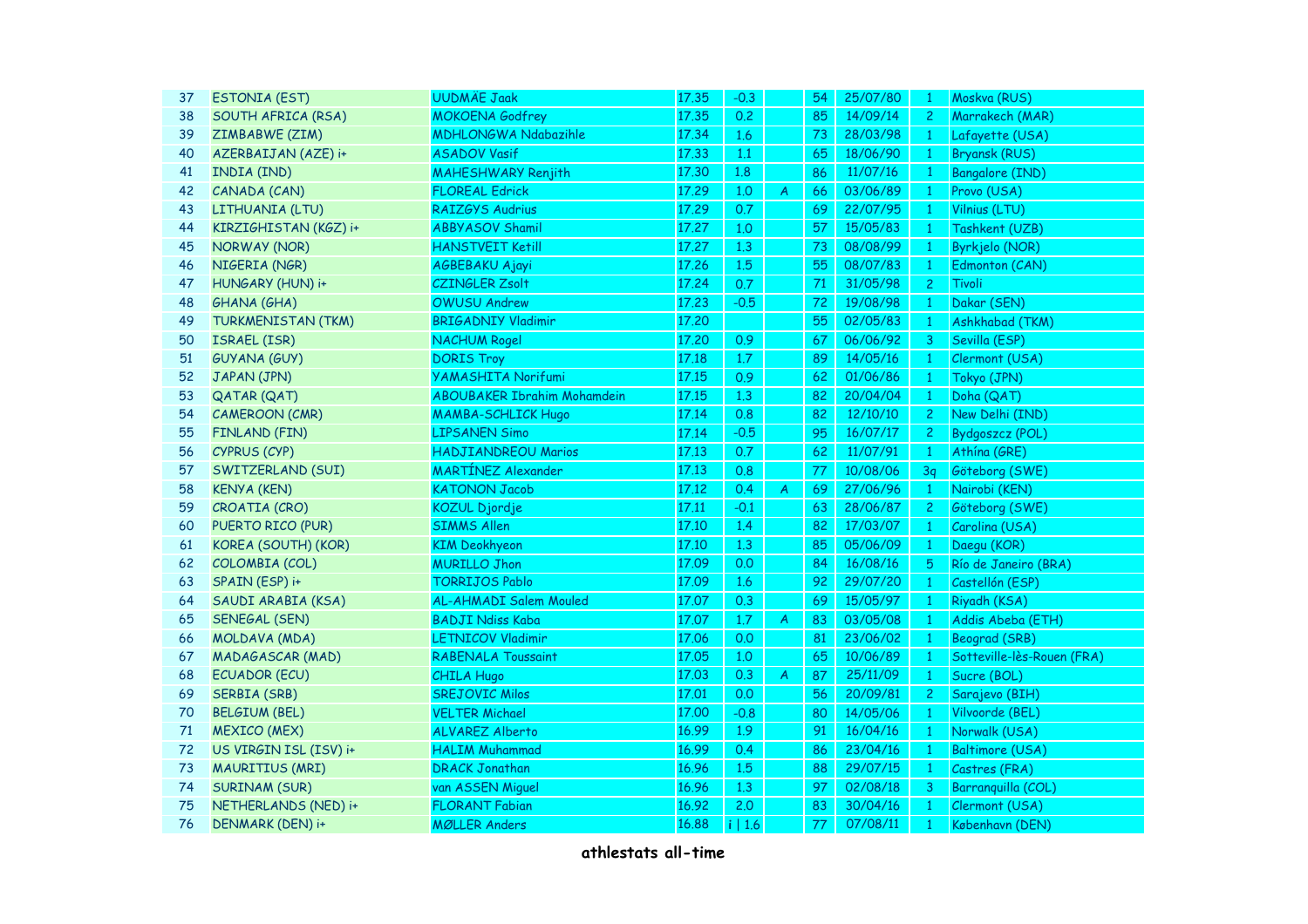| 77  | <b>VENEZUELA (VEN)</b>     | <b>SAAVEDRA Sergio</b>       | 16,86 |        | A | 68 | 08/08/89 |   | Medellín (COL)          |
|-----|----------------------------|------------------------------|-------|--------|---|----|----------|---|-------------------------|
| 78  | SLOVENIA (SLO)             | ŠIMUNIC Boštjan              | 16,82 | 1.8    |   | 74 | 01/06/02 |   | Ljubljana (SLO)         |
| 79  | SEYCHELLES (SEY)           | <b>NIOZE Paul</b>            | 16,80 | 0.8    | A | 67 | 27/08/90 |   | Antananarivo (MAD)      |
| 80  | UN ARAB EMIRATES (UAE)     | <b>DARWISH Mohamed Abbas</b> | 16.80 | 0.0    |   | 86 | 20/09/10 |   | Aleppo (SYR)            |
| 81  | NAMIBIA (NAM)              | <b>HAITENGI Roger</b>        | 16.78 | 0.8    | A | 83 | 13/02/16 |   | Johannesburg (RSA)      |
| 82  | MALAYSIA (MAS)             | <b>ISMAIL Mohd Hakimi</b>    | 16.77 | 0.2    |   | 91 | 23/08/17 |   | Kuala Lumpur (MAS)      |
| 83  | TUNISIA (TUN)              | <b>SASSI Mohamed Karim</b>   | 16.76 | 1,3    |   | 68 | 08/07/95 | 3 | Limoges (FRA)           |
| 84  | KUWEIT (KUW)               | AL-YOHA Marzouk Abdullah     | 16.75 | 1.5    |   | 68 | 02/08/92 | Q | Barcelona (ESP)         |
| 85  | CHILE (CHI)                | <b>CORTEZ Álvaro Ignazio</b> | 16.74 | 1,2    |   | 95 | 26/03/17 |   | Santiago de Chile (CHI) |
| 86  | PERU (PER)                 | <b>VALIENTE Ricardo</b>      | 16.72 |        | A | 68 | 15/11/87 |   | Huancayo (PER)          |
| 87  | SRI LANKA (SRI)            | DHANANJAYA L.P. Greshan      | 16.71 | $-0.5$ |   | 97 | 22/02/19 |   | Colombo (SRI)           |
| 88  | ICELAND (ISL)              | <b>EINARSSON Vilhjalmur</b>  | 16.70 |        |   | 34 | 07/08/60 |   | Reykjavík (ISL)         |
| 89  | <b>BARBADOS (BAR)</b>      | <b>HAYNES Alvin</b>          | 16.70 |        |   | 68 | 17/05/92 |   | Starkville (USA)        |
| 90  | <b>BAHRAIN (BRN)</b>       | <b>SALMAN Mohamed Yusuf</b>  | 16.70 |        |   | 89 | 17/04/09 |   | Manama (BRN)            |
| 91  | PHILIPPINES (PHI)          | <b>DIONES Mark Harry</b>     | 16.70 | 0.8    |   | 93 | 01/04/17 |   | <b>Ilagan (PHI)</b>     |
| 92  | TRINIDAD & TOBAGO (TTO) i+ | <b>SIMON LeJuan</b>          | 16.67 | $-0.3$ |   | 81 | 08/08/04 | 2 | Szombathely (HUN)       |
| 93  | SYRIA (SYR)                | <b>HAZZORY Mohammad</b>      | 16.67 | 0.5    |   | 83 | 29/06/05 | 4 | Almería (ESP)           |
| 94  | <b>VIETNAM (VIE)</b>       | <b>NGUYEN Van Hung</b>       | 16.67 | 1.3    |   | 89 | 19/12/13 |   | Naypiydaw (MYA)         |
| 95  | THAILAND (THA)             | NOMKANHA Nattapon            | 16.66 | 2.0    |   | 71 | 21/05/02 | 2 | <b>Bangkok (THA)</b>    |
| 96  | CHINESE TAIPEI (TPE)       | <b>NAI Hui-fang</b>          | 16.65 |        |   | 69 | 18/11/89 | 3 | New Delhi (IND)         |
| 97  | IRAN (IRI)                 | <b>KIA Hamid Reza</b>        | 16.62 | 1.1    |   | 01 | 11/04/21 |   | Mashhad (IRI)           |
| 98  | MALI (MLI)                 | DIA Mamadou Chérif           | 16.59 | 0.2    |   | 84 | 03/06/17 |   | Bamako (MLI)            |
| 99  | <b>AUSTRIA (AUT)</b>       | <b>STUMMER Alfred</b>        | 16.57 | $-0.1$ |   | 62 | 13/07/88 |   | Südstadt (GER)          |
| 100 | <b>ANTIGUA (ANT)</b>       | <b>BROWNE James</b>          | 16.55 |        |   | 66 | 12/04/90 |   | San Angelo (USA)        |
|     |                            |                              |       |        |   |    |          |   |                         |

= RUSSIA (RUS) VOLOSHIN Leonid 17.75 1.0 66 26/08/91 1 Tokyo (JPN)

## **Meilleurs records (et =) en salle / Best records (and =) indoors**

| <b>BURKINA FASO (BUR)</b> | <b>ZANGO Hugues Fabrice</b> | 18.07 | 93 | 16/01/21 |                | Aubiére (FRA)          |
|---------------------------|-----------------------------|-------|----|----------|----------------|------------------------|
| SWEDEN (SWE)              | <b>OLSSON Christian</b>     | 17.83 | 80 | 07/03/04 |                | <b>Budapest (HUN)</b>  |
| RUSSIA (RUS)              | <b>VOLOSHIN Leonid</b>      | 17.77 | 66 | 06/02/94 |                | Grenoble (FRA)         |
| ITALY (ITA)               | <b>DONATO Fabrizio</b>      | 17.73 | 76 | 06/03/11 | $\mathbf{2}$   | Paris (FRA)            |
| BERMUDA (BER)             | <b>WELLMAN Brian</b>        | 17.72 | 67 | 12/03/95 |                | <b>Barcelona (ESP)</b> |
| AZERBAIJAN (AZE)          | <b>ASADOV Vasif</b>         | 17.37 | 65 | 12/02/88 | 2 <sup>1</sup> | Volgograd (RUS)        |
| <b>KIRZIGHISTAN (KGZ)</b> | <b>ABBYASOV Shamil</b>      | 17.30 | 57 | 21/02/81 |                | Grenoble (FRA)         |
| HUNGARY (HUN)             | <b>BAKOSI Bela</b>          | 17.25 | 57 | 06/03/88 | 2 <sup>1</sup> | <b>Budapest (HUN)</b>  |
| SPAIN (ESP)               | <b>TORRIJOS Pablo</b>       | 17.18 | 92 | 01/03/20 |                | Ourense (ESP)          |
| DENMARK (DEN)             | <b>MØLLER Anders</b>        | 17.01 | 77 | 25/02/06 |                | Malmö (SWE)            |
| US VIRGIN ISL (ISV)       | <b>HALIM Muhammad</b>       | 16.87 | 86 | 03/12/11 |                | 1c2 Ithaca (USA)       |
| NETHERLANDS (NED)         | <b>FLORANT Fabian</b>       | 16.75 | 83 | 27/01/12 |                | 1c2 Kenosha (USA)      |